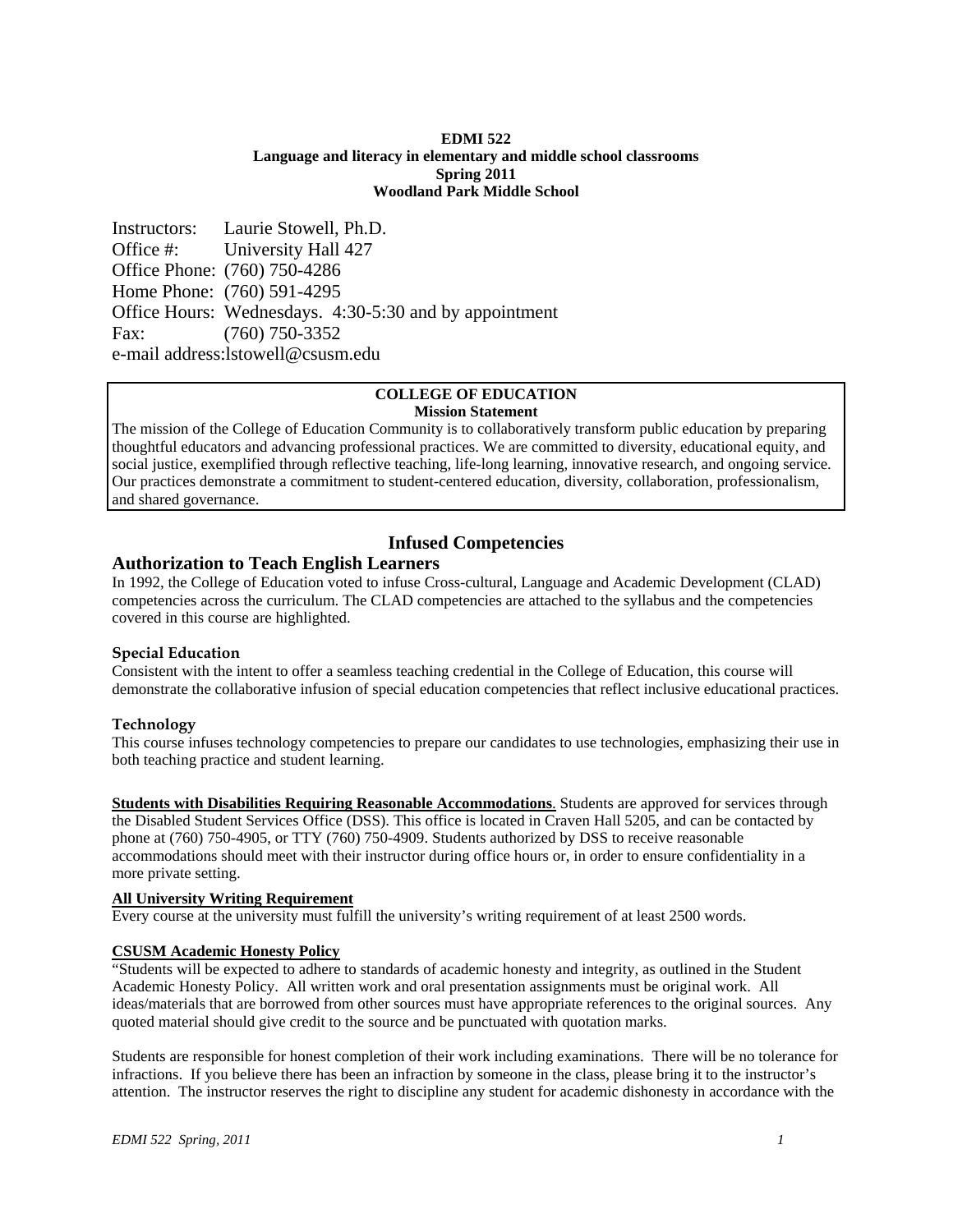general rules and regulations of the university. Disciplinary action may include the lowering of grades and/or the assignment of a failing grade for an exam, assignment, or the class as a whole."

Incidents of Academic Dishonesty will be reported to the Dean of Students. Sanctions at the University level may include suspension or expulsion from the University.

#### **Plagiarism:**

As an educator, it is expected that each student will do his/her own work, and contribute equally to group projects and processes. Plagiarism or cheating is unacceptable under any circumstances. If you are in doubt about whether your work is paraphrased or plagiarized see the Plagiarism Prevention for Students website http://library.csusm.edu/plagiarism/index.html. If there are questions about academic honesty, please consult the University catalog.

#### **Electronic Communication Protocol**

Electronic correspondence is a part of your professional interactions. If you need to contact the instructor, e-mail is often the easiest way to do so. It is my intention to respond to all received e-mails in a timely manner. Please be reminded that e-mail and on-line discussions are a very specific form of communication, with their own nuances and etiquette. For instance, electronic messages sent in all upper case (or lower case) letters, major typos, or slang, often communicate more than the sender originally intended. With that said, please be mindful of all e-mail and online discussion messages you send to your colleagues, to faculty members in the College of Education, or to persons within the greater educational community. All electronic messages should be crafted with professionalism and care. Things to consider:

- Would I say in person what this electronic message specifically says?
- How could this message be misconstrued?
- Does this message represent my highest self?
- Am I sending this electronic message to avoid a face-to-face conversation?

In addition, if there is ever a concern with an electronic message sent to you, please talk with the author in person in order to correct any confusion.

## **Course Description**

The primary aim of this course is for students to develop an understanding of the theory, methodology and assessment of English language arts and second language learning in integrated and inclusive elementary and middle school classrooms.

# **Course Prerequisite**

Admission to the Middle Level/CLAD Teacher Credential program. Successful completion of EDMI 521.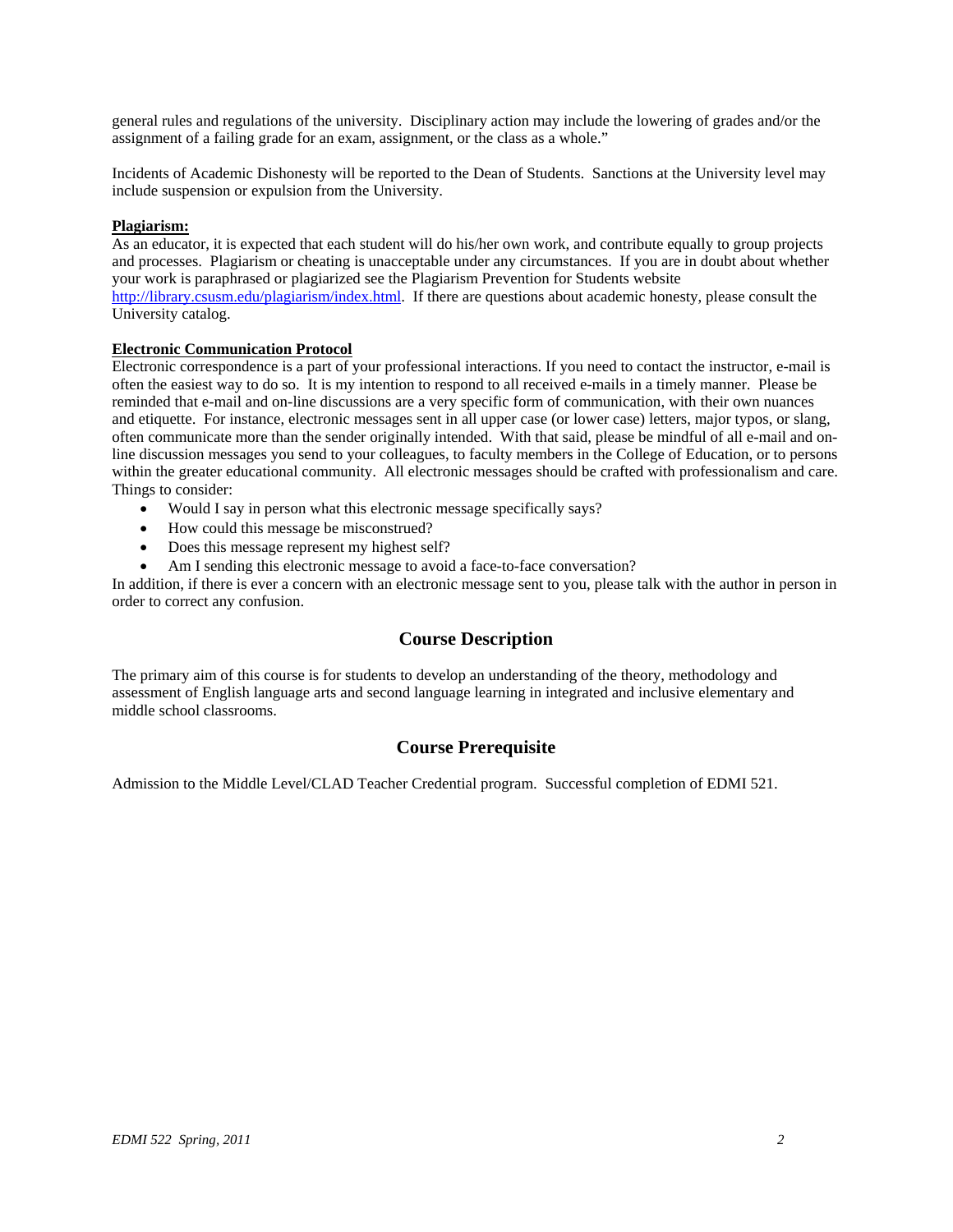# **Objectives**

# **KNOWLEDGE**

Students will:

- gain an understanding of how a first and second language is acquired.
- gain an understanding of the reading process and its relationship to thought, language and learning.
- gain an understanding of how people learn to read and write in their first and second language
- become familiar with current approaches to the teaching of reading and writing and the theoretical bases of such approaches.
- become familiar with current approaches to the teaching of reading and writing in culturally and linguistically diverse elementary school classrooms
- become familiar with classroom diagnostic techniques and evaluation procedures.
- become familiar with current approaches to the teaching of reading and writing to children with special learning needs

# **SKILLS**

Students will:

- become sensitive observers of children's language using behaviors.
- analyze children's reading and writing behavior as a basis for making instructional decisions
- translate the results of formal and informal assessment of children's reading and writing behaviors into instructional plans
- develop the ability to select appropriate materials and instructional strategies to meet the individual needs of students
- learn how to organize the classroom for teaching reading and writing to culturally and linguistically diverse populations.

# **ATTITUDES AND VALUES**

Students will:

- develop an appreciation for the natural language abilities children possess for processing and producing print
- develop an appreciation for the need and value of integrating reading and writing into all areas of the curriculum
- affirm the importance of a rich environment for developing an effective language arts program.
- develop a sensitivity to and appreciation for culturally and linguistically diverse learners.
- develop a sensitivity to and appreciation for children with special learning needs
- develop an appreciation for the importance of reading and writing for their own personal and professional growth
- develop a respect for each student, his/her abilities and background and the student's right to instruction that meets his or her individual needs.

# **REQUIRED TEXTS (Bring books to class on the date we discuss them):**

• Beers, K. (2003) When kids can't read. Portsmouth: Heinemann.

• Johns, J.  $(10^{th}$  ed.)  $(2007)$  Basic Reading inventory. Iowa: Kendall Hunt.

Strong, W. (2006) Write for insight: Empowering content area learning, grades 6-12

Fisher, D. & Frey, N. (2007) 2<sup>nd</sup> Ed. Improving Adolescent Literacy: Strategies at work Rethinking schools. Rethinking our classrooms 2: Teaching for Equity and social justice

## **Packet of readings available at Copy Serve**

## **Choose ONE:**

Hesse, K. Letters from Rifka **Witness** Jimenez, F. Breaking through Hesse, K. <u>Letters from Rifka</u><br>
<u>\_\_\_\_\_\_Witness</u><br>
Jimenez, F. <u>Breaking through</u><br>
Lord, B. <u>In the year of the boar and Jackie Robinson</u> Ryan, P. M. Esperanza Rising<br>Yep, L. Dragonwings

*EDMI 522 Spring, 2011 3*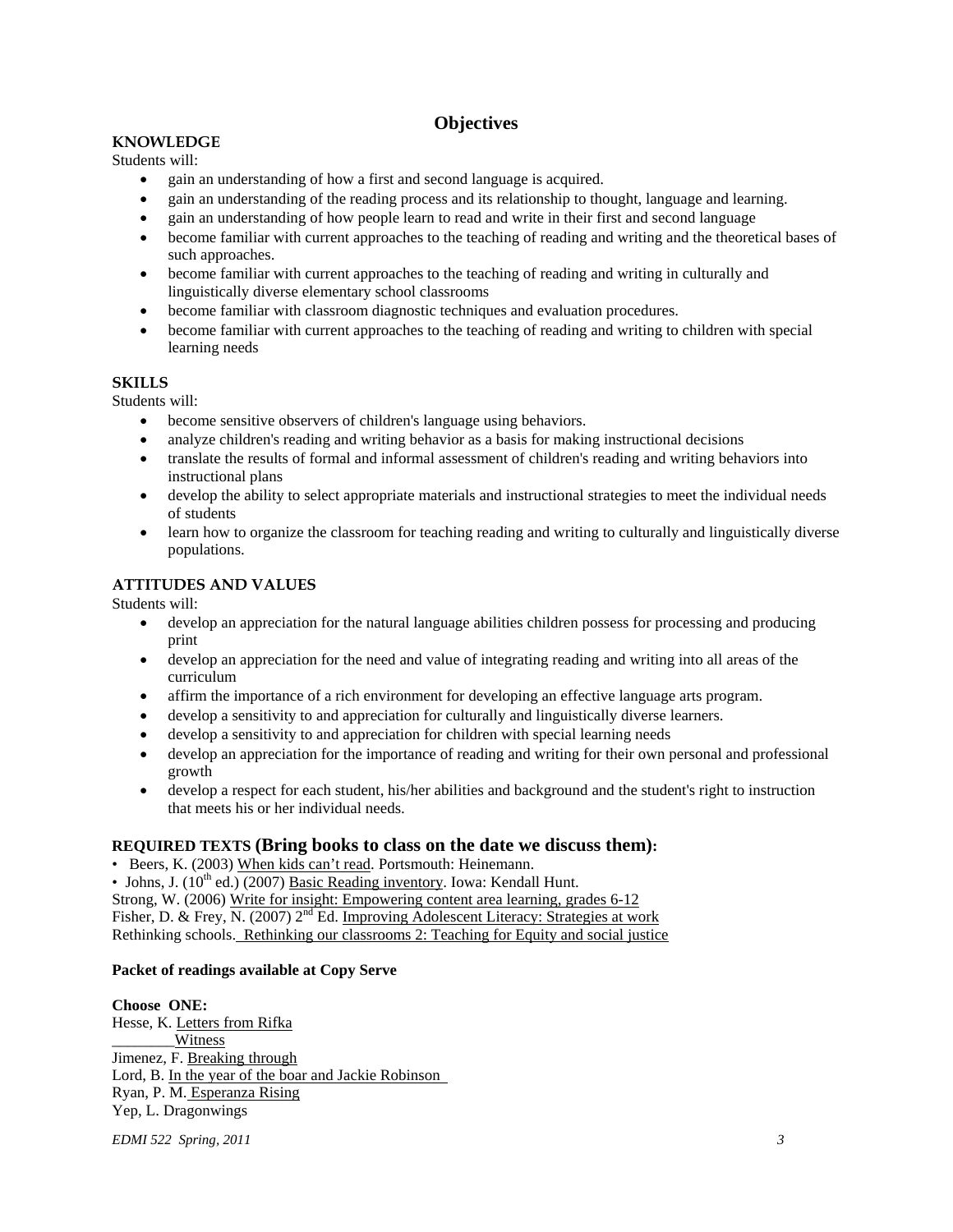## **Assignments**

**Reading reflections (30pts.)**: It is expected that everyone will understand all the readings and will come to class prepared to discuss them. Write at least 3 comments or questions from the readings for that session. **Do not summarize**. Please give thoughtful reactions, responses, and reflections. If the readings are from more than one book, try to comment on more than one book. We will use these as the basis of our discussion at the beginning of some classes. I will collect them at the beginning of each session and they should show that you have done the reading. You do not have to write comment cards for the young adolescent literature. If a reading is repeated, do not comment on it again. **You have 3 free passes!** 

#### **Writing Strategy Lesson Plan (20 points)**

 meaningful. Examples of possible strategies include: How to begin a piece of writing You will write and present a writing strategy lesson plan for a small group or whole class activity that takes into account the needs of your students. They can be mini-lessons, direct instruction, inquiry, or any format you choose. This is also an opportunity to try a writing-in-the-content-areas lesson. Make your lesson active, interesting, fun and

Writing an engaging opening Narrowing or expanding topics Using a piece of literature as a model for writing Writing paragraphs Developing characters Developing a central idea Organizational structure for a particular kind of writing (compare/contrast, persuasion, etc.) Monitoring writing to see if it makes sense Editing writing Using commas Making transitions between paragraphs Using graphic organizers to write Using active verbs Peer response Strategies specific to a particular domain (like response to literature, persuasion, etc.)

 students? What accommodations will you provide for students who need additional help? *Keep in mind when writing your lesson*: What is the purpose of your lesson? How does it relate to real writing? What are your learning goals? How are they aligned with the CA Reading/Language Arts standards (check the Reading/Language Arts framework for CA public schools)? How will you present the lesson (instructional strategies, resource materials, time frame)? How will you group students for the lesson? How will you assess your

 group while other students work independently? *Important*: Your lesson must address the needs of mainstream students, as well as make provisions for second language learners, students presenting difficulty, and accelerated students. How are you going to work with students who are having difficulty? How will you scaffold second language learners' learning during the lesson? How will your lesson provide enrichment for accelerated students? Will you meet with students individually or in a small

#### **Post your lesson in the moodle site for the course or email the lesson to everyone before you demonstrate your lesson.**

**Recommended sites for literacy lessons (**in no particular order): There are many websites with lesson plans. The following are some of my favorites. You don't have to use these. I'm just trying to save you some time. There are many more out there, just be aware of who sponsors the site and what the sponsor might be trying to sell you or what their philosophical orientation might be.

- 1. **Readwritethink**: Co-sponsored by NCTE and IRA the two premier literacy professional organizations: http://www.readwritethink.org/
- 2. **Teaching that makes sense**: www.ttms.org
- 3. **Scholastic**: http://www2.scholastic.com/browse/home.jsp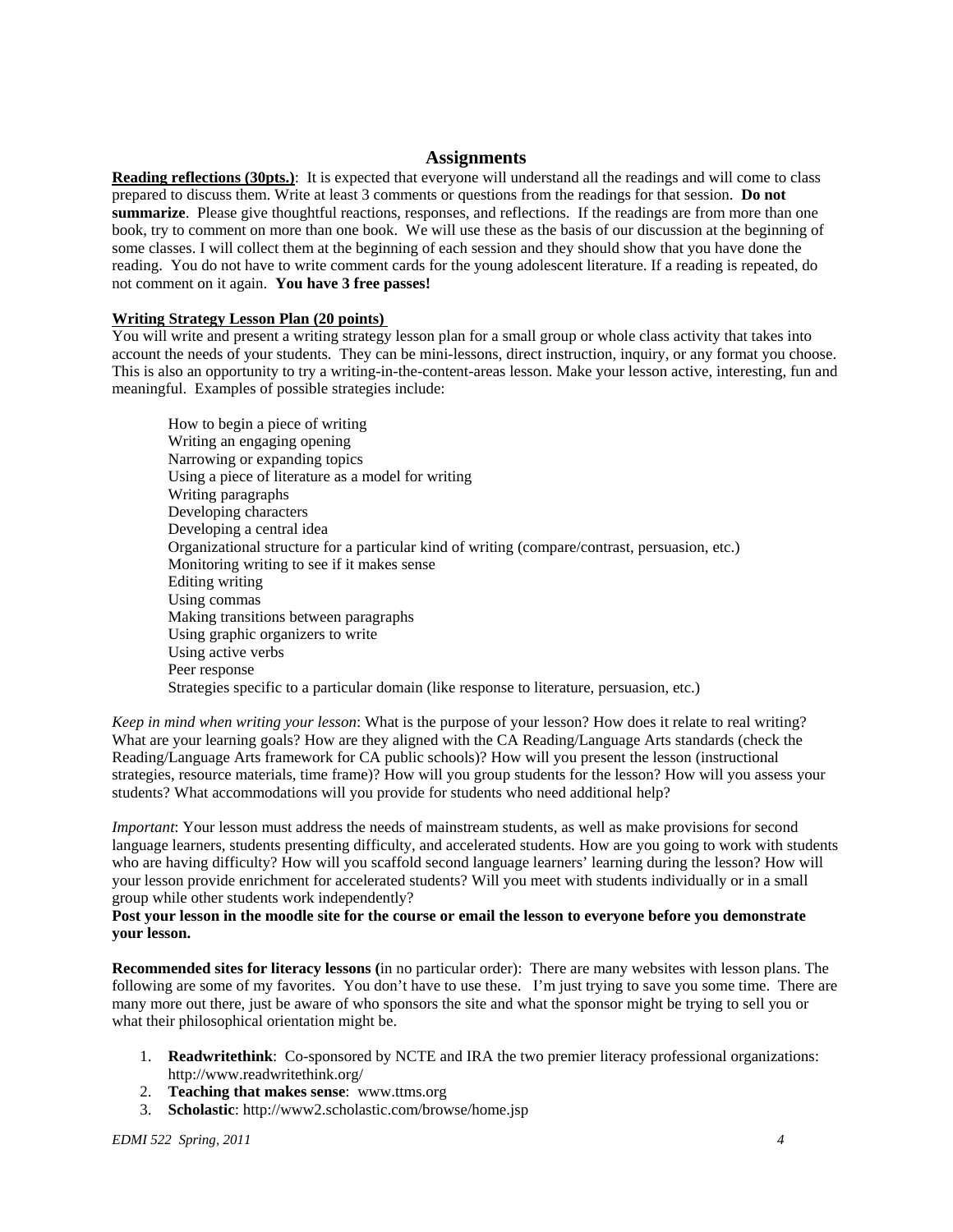- 4. **Kathy Schrock**: Educator who vetted and compiled an impressive list of resources for teachers. She was one of the first to post a website of resources for educators on the web: http://school.discoveryeducation.com/schrockguide/
- 5. **National Council of Teachers of English**: www.ncte.org. While you are there join the Ning: http://ncte2008.ning.com/
- 6. **International Reading Association**: http://www.reading.org/General/Default.aspx
- 7. **National Writing Project**: www.nwp.org
- 8. **Writing Fix**: Sponsored by the Northern Nevada Writing Project: http://writingfix.com/
- 9. **University of Connecticut site:** A great resource for finding other good resources: http://www.literacy.uconn.edu/teachers.htm
- 10. **Reading Quest:** A great site full of comprehension strategies for all content areas: **http://www.readingquest.org/strat/**
- 11. **Greece Central School District:** http://www.greece.k12.ny.us/instruction/ela/Index.htm
- 12. **Web English Teacher:** http://webenglishteacher.com/

# **Reflect upon your own writing process (20 points)**

You will take a topic (we will explore some topics in class) and develop it as a piece of writing You will bring a draft to class on February 11 and we will have conferences with each other about them. Then you will finish the piece on your own. After you have finished the piece you will reflect upon and write about your own writing process. How did you get started? What was it like writing the first draft? What was difficult for you? What was easy? What kinds of decisions did you have to make in the writing? Did you consider an audience when you were writing? Who was your audience? Especially respond to: What did you learn about fostering student's writing through this experience? DO NOT BEGIN THIS ASSIGNMENT UNTIL IT IS DISCUSSED IN CLASS! **Bring a rough draft to class Feb. 18** 

**Final reflection and completed piece of writing due Feb. 25.** 

# **Case Study (65 points) DUE: March 18**

 study on this student: Choose a student at your school site who struggles with reading and writing (the teachers will help identify students). Choose a student who is reading at least at a first grade level. Identify a student as quickly as possible after starting your observation. Ask your master teacher for a good candidate. Prepare a reading and writing case

Important: Take notes as you work with your student. Include your anecdotal notes in the final appendix. (for example, your student's behavior during the activity, reactions to the activity, comments, etc.) in your analysis of the student and in your design of an appropriate instructional plan. Record all the student's oral responses on tape. Don't try to assess the child in only one day. If you think the child is getting tired, stop the assessment for the day and pick up another day. An important part of the assessment is developing a rapport with the child in which s/he is comfortable to fully participate.

Your case study will include:

1. Learning about your student: This section includes the students age, grade level, interests, ethnic and linguistic background, etc. Select 3 students, however, you are only going to be working with one student. The other two will be backups- just in case students move or change schools.

Conduct a reading interview: Use an attitude survey. Surveys are included with this assignment. Summarize the interview and include the original responses in an appendix.

3. Reading assessment: Summarize the information gained from a Informal Reading Inventory and include the original data in an appendix. Insert the following chart at the appropriate place:

| Independent | Instructional | Frustration |
|-------------|---------------|-------------|
| Grade level | Grade level   | Grade level |

Word list. Use the graded word lists to ascertain the level at which you will have your student begin to read the reading passage. Start at 2 to 3 grade levels below your student's grade level placement.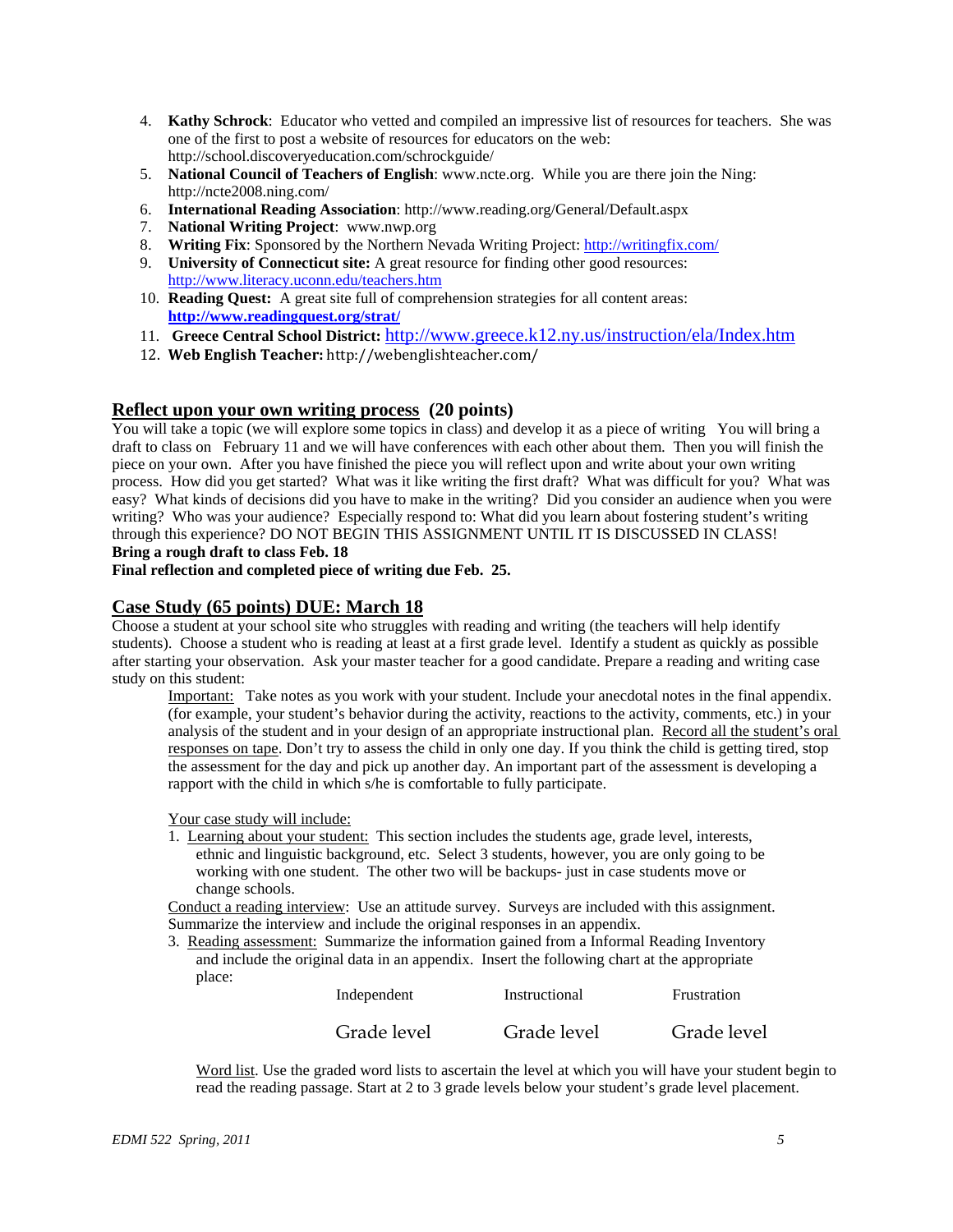Miscue Analysis. Use an expository and narrative text. Record the student reading to be able to conduct the analysis.

Recording and Analysis. Listen to the tape. Record the miscues on a piece of paper containing a duplication of the reading selection. Use the *Johns* to record and analyze the miscues. Analyze the miscues made by your student using what you know about this student. What cues did your student use to make meaning? What are the strengths of your student? Use the analysis sheets in the John's and transfer that information to the assessment grid provided to record data about your student. Write your analysis in a clear manner. As you write your analysis, consider your original reading interview and consider how the answers given by the student during the interview connect to the miscues. Also consider the quality of the retelling and how you think that is related to the miscues. Retelling. Before your student reads the expository or narrative text, be sure to tell him/her that you will be asking him/her to retell the story. Ask the comprehension questions as listed in the John's IRI. Also use the criteria provided in the John's to analyze the student's retelling.

- 5. Writing assessment: Use a Writing Survey about attitudes toward writing. Summarize the writing interview. Obtain a writing sample from the student if you can. Ask if you can make a copy (or have him/her print) something written in language arts. Summarize the student's strengths and areas of improvement in writing.
- 6. Recommendations: based on the information you have gathered about the student, discuss his or her strengths (very important - what can he or she do) and weaknesses: what does this student need to work on. Make specific instructional recommendations for how a teacher could work with this student in the future. You might also make recommendations for the student and parents: what can the student do on his or her own that is not dependent on the teacher.
- 7. Instructional Plan: Design an instructional plan for your student. You are the teacher. Knowing what you know about your student as a result of assessment, what areas would an appropriate instructional plan focus on? Why? Refer to the standards in the reading/language Arts Framework for CA Public Schools for your child's grade level to guide you as you design the intervention plan.

Reflection: Based on your classroom observations of reading and writing as well as on what you learned in the assessment process and intervention process, what would you do differently or try differently? What other scaffolds or strategies would you use? How would you use them? What other interventions would you try? What would your next steps in assessment be?

8. Appendix: Include the reading and writing interviews, the John's forms, writing samples, and writing rubric.

# **Bring the data that you have to class March 9 and we will troubleshoot, and analyze your data.**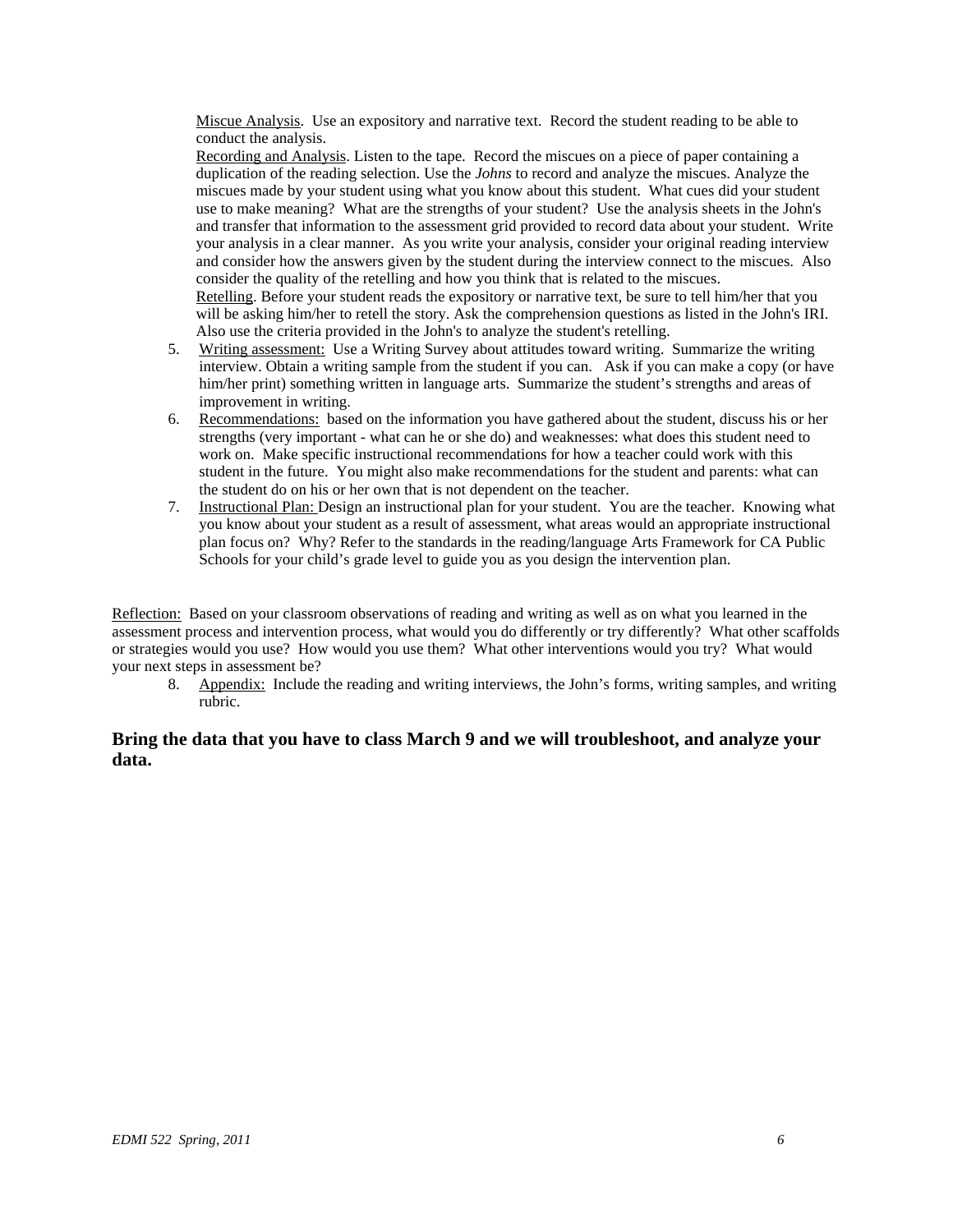# **CALIFORNIA STATE UNIVERSITY SAN MARCOS**

#### **CONSENT TO PARTICIPATE IN RESEARCH**

Dear Parents/Caretakers,

\_\_\_\_\_\_\_\_\_\_\_\_\_\_\_\_\_\_\_ , a student teacher at California State University San Marcos, is enrolled this semester in a course that prepares our college students to assess their students' literacy levels and then design appropriate instruction that best addresses the needs of their students. One of the assignments for this class is a case study, which analyzes the literacy and learning practices of a student they are teaching. We are requesting permission to interview and observe your child for this purpose. The CSUSM student teacher will ask questions about the student's experiences with school and literacy and will evaluate the student's reading and writing skills. Reading will assessed by having the student read selected passages and answering comprehension questions. Writing will be assessed by having the student write a brief selection about a topic of interest to him/her. The CSUSM student teacher is not a reading or writing specialist and is not prepared to diagnose a student's difficulties. They will only gather information and look for patterns and areas of significance that can help them to be better teachers of students at the high school level.

There are no risks in this research greater than those involved in everyday classroom practices and assessment. The potential benefits to your child are that he/she gets individual attention and could receive helpful feedback for continued literacy development. Your participation will also help the teacher to better understand individual student needs and how to best teach to those needs.

Participation in this study is voluntary, and your child may withdraw from the study at any time without penalty. If your child does not participate in this study, his/her performance and grades at school will not be affected in any way. All identification from the data gathered will be blacked out so that your child will not be identifiable in the written analysis. All information gathered in this case study can be made available to you upon request. If you have further questions, please contact (instructor's name) at CSUSM (instructor's phone). This study has been approved by the Cal State San Marcos Institutional Review Board. Questions about your rights as a research participant should be directed to the Chair of the Board at (760) 750-8820. You will be given a copy of this form to keep for your records.

Check one:

\_\_\_\_\_I agree to participate in this research study. The experimenter has answered my questions. I do not agree to participate in this research study.

\_\_\_\_\_\_\_\_\_\_\_\_\_\_\_\_\_\_\_\_\_\_\_\_\_\_\_\_\_\_\_\_\_\_\_\_\_\_\_\_\_\_\_\_\_\_\_\_\_\_\_\_\_\_\_\_\_\_\_\_\_\_\_\_\_\_\_\_\_\_\_\_\_\_

\_\_\_\_\_\_\_\_\_\_\_\_\_\_\_\_\_\_\_\_\_\_\_\_\_\_\_\_\_\_\_\_\_\_\_\_ \_\_\_\_\_\_\_\_\_\_\_\_\_\_\_\_\_\_\_\_\_\_\_\_\_\_\_\_\_\_\_

Participant's name (printed) Participant's signature

Parent/Legal Guardian's signature Date

\_\_\_\_\_\_\_\_\_\_\_\_\_\_\_\_\_\_\_\_\_\_\_\_\_\_\_\_\_\_\_\_\_\_\_\_

Researcher's Signature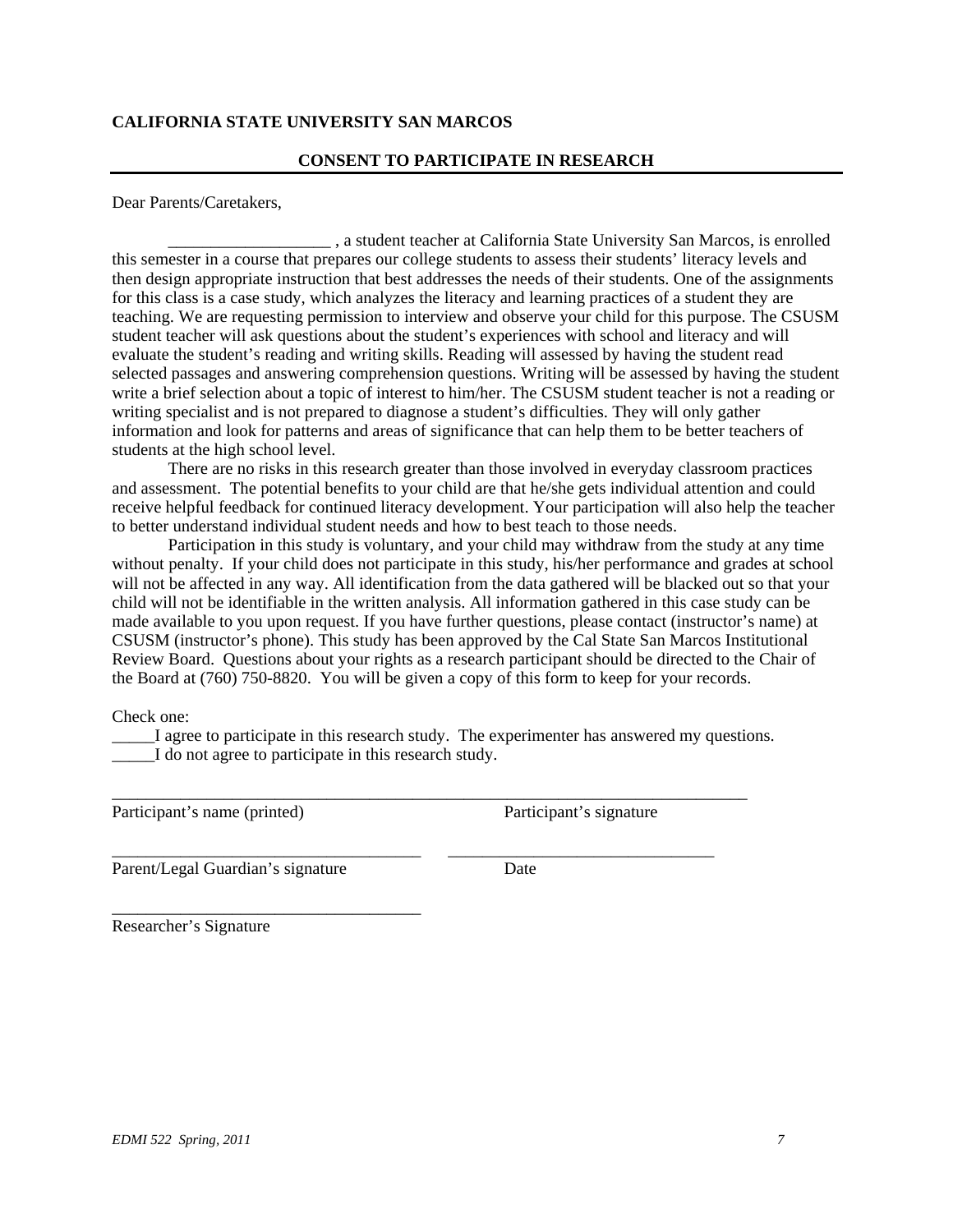# **CALIFORNIA STATE UNIVERSITY SAN MARCOS**

#### **PERMISO**

Estimados Padres o Encargada/o:

\_\_\_\_\_\_\_\_\_\_\_\_\_\_\_\_\_\_\_\_\_\_\_\_\_\_\_ es un estudiante de la Facultad de Pedagogía en la Universidad Estatal de San Marcos que cursa estudios para convertirse en maestra/o. Actualmente dicho estudiante está matriculada/o en un curso que prepara a futuros maestros en el campo de la evaluación. Parte de esta preparación incluye el evaluar a los niños en el proceso de la lecto-escritura. Uno de los trabajos que tienen que completar para recibir su título de maestro es de analizar las destrezas de lecto-escritura de los niños. Es por esta razón que usted recibe esta carta en la cual se solicita su permiso para que su hija/o pueda participar en esta actividad.

Nuestro estudiante universitatrio le hará preguntas a su hija/o con respecto a las experiencias que ha tenido su hija/o en la lectura y escritura, y evaluará estas destrezas. Para evaluar la lectura, su hija/o tendrá que leer un pasaje de un cuento y contestar algunas preguntas. Para evaluar la escritura, su hija/o tendrá que escribir un párrafo acerca de un tópico que le interese. El estudiante universitario no es especialista en lectoescritura, solo recopilará datos que usará para analizar el nivel de aprendizaje de un niño. De esta manera, el estudiante universitario podrá aumentar su capacidad para entender mejor las necesidades en la lecto-escritura de los estudiantes.

En este studio no hay ningún riesgo previsible para su hija/o. Los beneficios de dicha evaluación podrían incluír ayuda especial para que su hija/o mejore su capacidad académica en la lecto-escritura. Su participación también podría ayudar a la maestra/o de su hija/o a entender mejor las necesidades en la lecto-escritura de los estudiantes.

La participación en este proyecto es completamente voluntaria, de tal manera que su hija/o podrá dejar de participar cuando quiera, sin ninguna consecuencia negativa. Su decisión de permitir o impedir que su hija/o participe no ejercerá ninguna influencia en sus calificaciones, el trato que recibe, o cualquier otro aspecto de su proceso escolar. Para asegurar confidencialidad total, todos los nombres de los estudiantes serán eliminados. La información recopilada estará a su disposición si desea verla. Si tiene preguntas o desea mayor información acerca de este estudio, por favor comuníquese con [instructor's name] en la Universidad Estatal de San Marcos, [instructor's phone number]. Este proyecto ha sido aprobado por la Junta Directiva Institucional (un comité universitario de protección a participantes en proyectos de investigación). Si tiene preguntas acerca de sus derechos como participante en esta investigación, puede dirigírselas al Presidente de la Junta Directiva, (760) 750-8820.

Se le otorgará una copia de este formulario.

Por favor marque uno:

Doy permiso de que mi hija/o,  $\Box$ participe en el estudio. Todas mis preguntas con respecto al estudio han sido contestadas.

\_\_\_\_\_\_\_\_\_\_\_\_\_\_\_\_\_\_\_\_\_\_\_\_\_\_\_\_\_\_\_\_\_\_\_\_\_\_\_\_\_\_\_\_\_\_\_\_\_\_\_\_\_\_\_\_\_\_\_\_\_\_\_\_\_

\_\_\_\_\_\_\_\_\_\_\_\_\_\_\_\_\_\_\_\_\_\_\_\_\_\_\_\_\_\_\_\_\_\_\_\_\_\_\_\_\_\_\_\_\_\_\_\_\_\_\_\_\_\_\_\_\_\_\_\_\_\_\_\_\_

\_\_\_\_\_ No doy permiso de que mi hija/o participle en el estudio.

Nombre del participante (EN LETRA DE MOLDE)

#### Firma del participante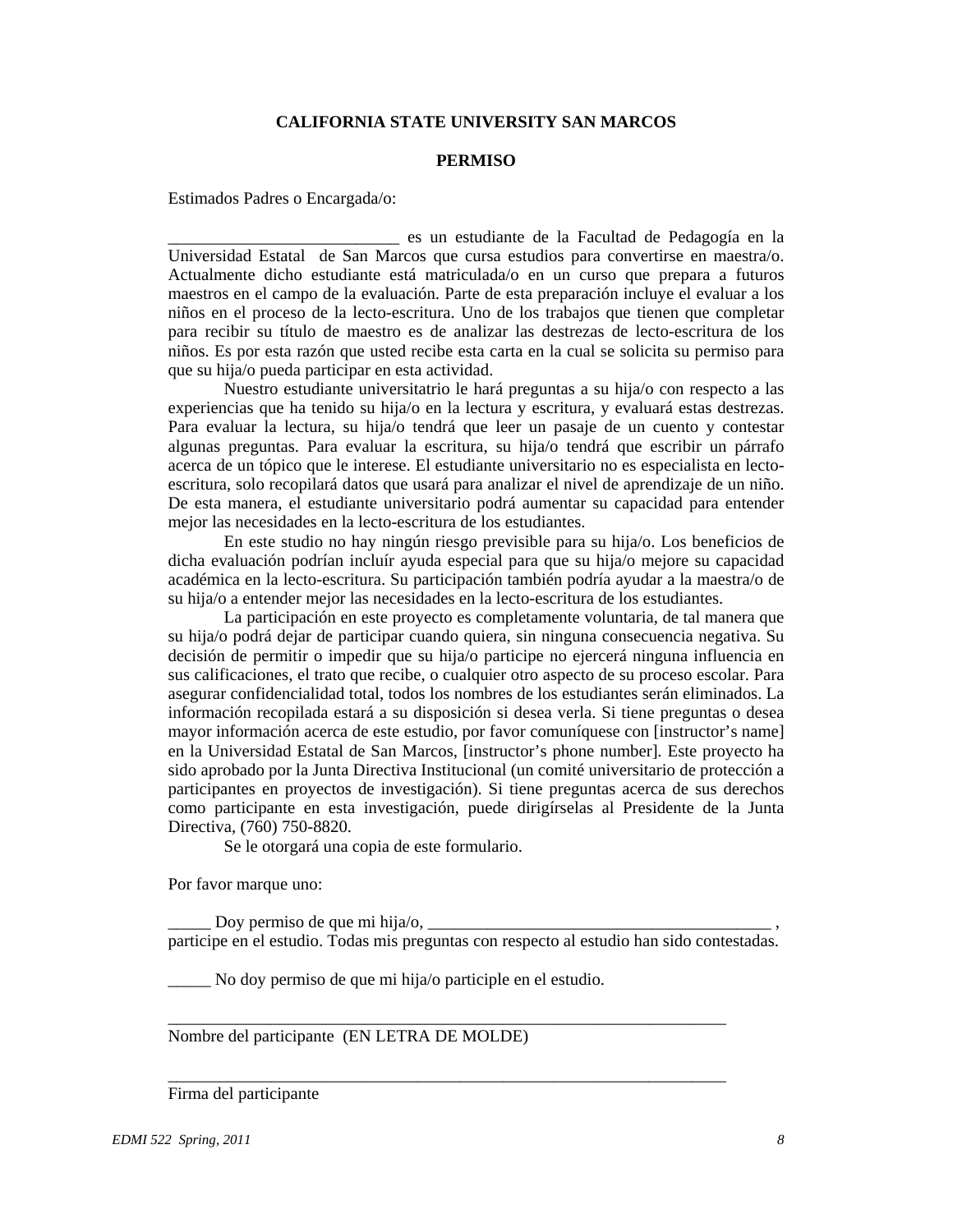Firma del padre o encargada/o Fecha

\_\_\_\_\_\_\_\_\_\_\_\_\_\_\_\_\_\_\_\_\_\_\_\_\_\_\_\_\_\_\_\_\_\_\_\_\_\_\_\_\_\_\_\_\_\_\_\_\_\_\_\_\_\_\_\_\_\_\_\_\_\_\_\_\_

\_\_\_\_\_\_\_\_\_\_\_\_\_\_\_\_\_\_\_\_\_\_\_\_\_\_\_\_\_\_\_\_\_\_\_\_\_\_\_\_\_\_\_\_\_\_\_\_\_\_\_\_\_\_\_\_\_\_\_\_\_\_\_\_\_

Firma de la (del) investigador/a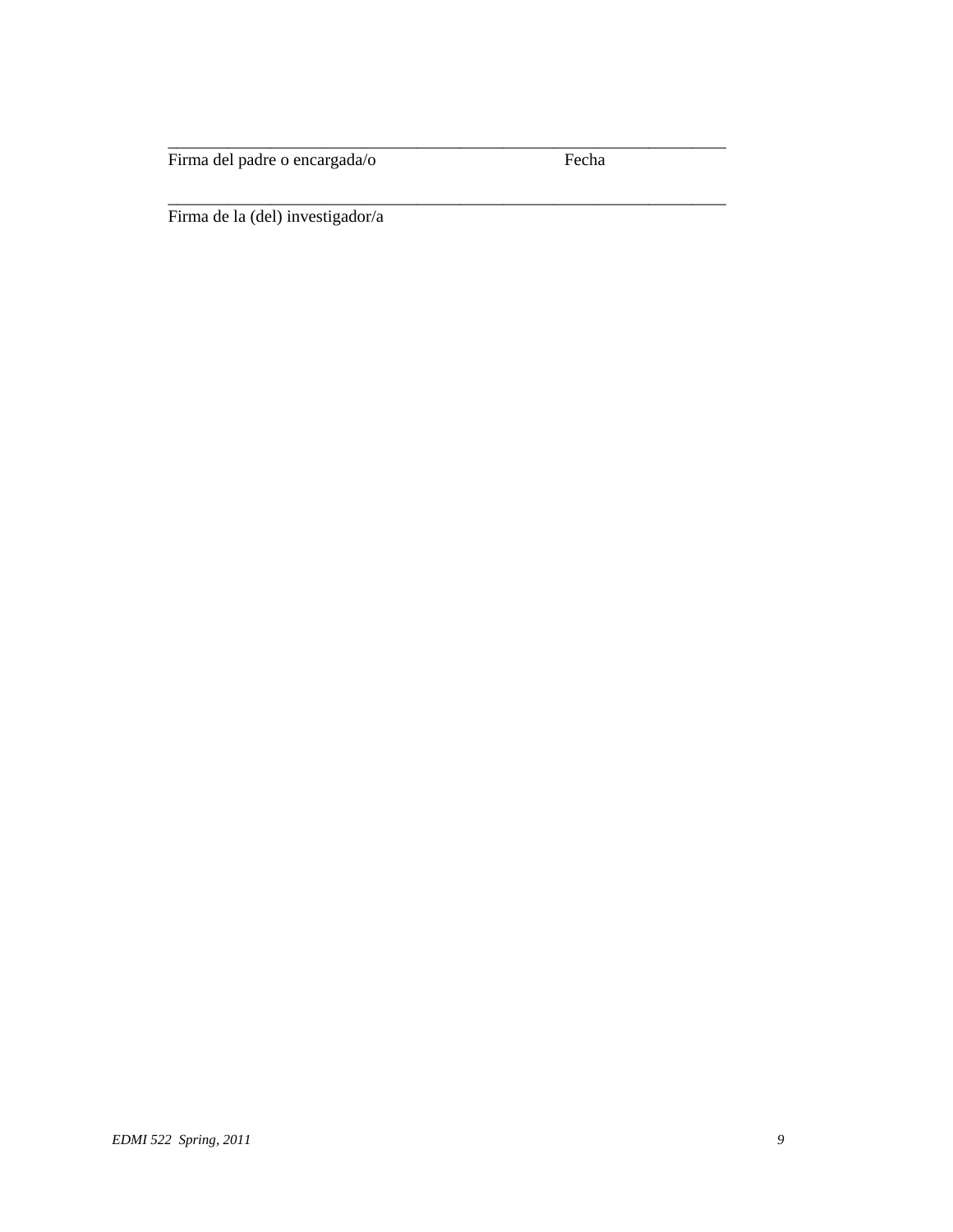# EDMI 522 - Literacy Education Reading and Writing Interview – Guiding Questions

What are you learning to do in reading? [writing]

How are you learning it? Who is helping you?

What is easy about reading, what's hard? [writing]

What do you do before you start to read? [write]

While you are reading, if you come to a word that you don't understand or don't know, you \_\_\_\_\_\_\_\_\_\_\_\_\_\_\_\_\_\_\_ [writing]

How can you tell when someone is a good reader? [writer]

\_\_\_\_\_\_\_\_\_\_ is a good reader because \_\_\_\_\_\_\_\_\_\_\_\_\_\_\_\_

Do you think ever comes to a word that s/he doesn't know?

If \_\_\_\_\_\_\_ comes to word s/he doesn't know, what do you think \_\_\_\_\_\_ does?

What would your teacher do to help someone who doesn't know a word while s/he is reading? [writing]

What do you do to help yourself understand and/or remember a story after you have read it?

Do you think that you are a good reader? [writer] Why or why not?

What would you like to learn to do next as a reader? [writer] How do you think you will learn it? (will someone help you?)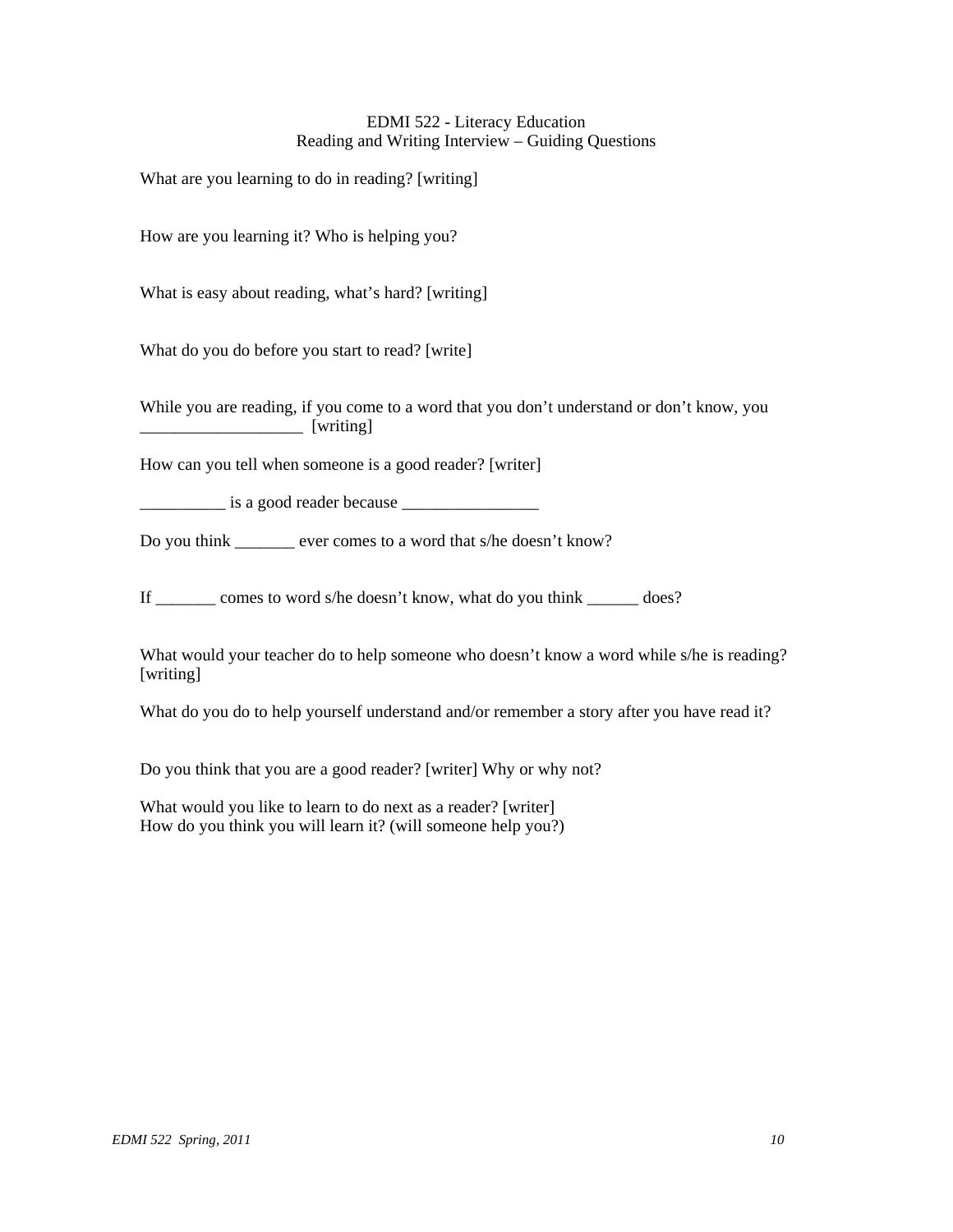# EDMS 522 - Literacy Education Reading and Writing Interview – Guiding Questions **(**Spanish)

¿Que estas aprendiendo hace en la lectura? En la escritura?

¿Como estas aprendiendo? ¿Quien te ayuda?

¿Que es fácil acerca de la lectura? (Escritura?) ¿Que es dificil acerca de la lectura? (Escritura?)

¿Que haces antes de empieza a leer? ¿Que haces antes de empieza a escribir?

¿Cuando lees, si llegas a una palabra que no entiende o no sabes, tu

¿Como sabes cuando alguien es un buen lector? (Escritor?)

Es un buen lector porque

¿Piensas que encuentra una palabra que no entiende/sabe?

 $\zeta$ Si  $\frac{1}{\zeta}$  encuentra una palabra que no sabe o entiende que piensa que hace?

¿Que haría tu maestro/a para ayudar a alguien que no sabe una palabra mientras ella o el lee?

¿Que haces para ayudarte a ti mismo/a para comprender o recordar un cuento despues que lo has leído?

¿Piensas que eres un buen lector/escritor? ¿Porque o porque no?

¿Que te gustaría aprende como lector? (Escritor?) ¿Como piensas que lo aprenderas? ¿Te ayudara alguien ?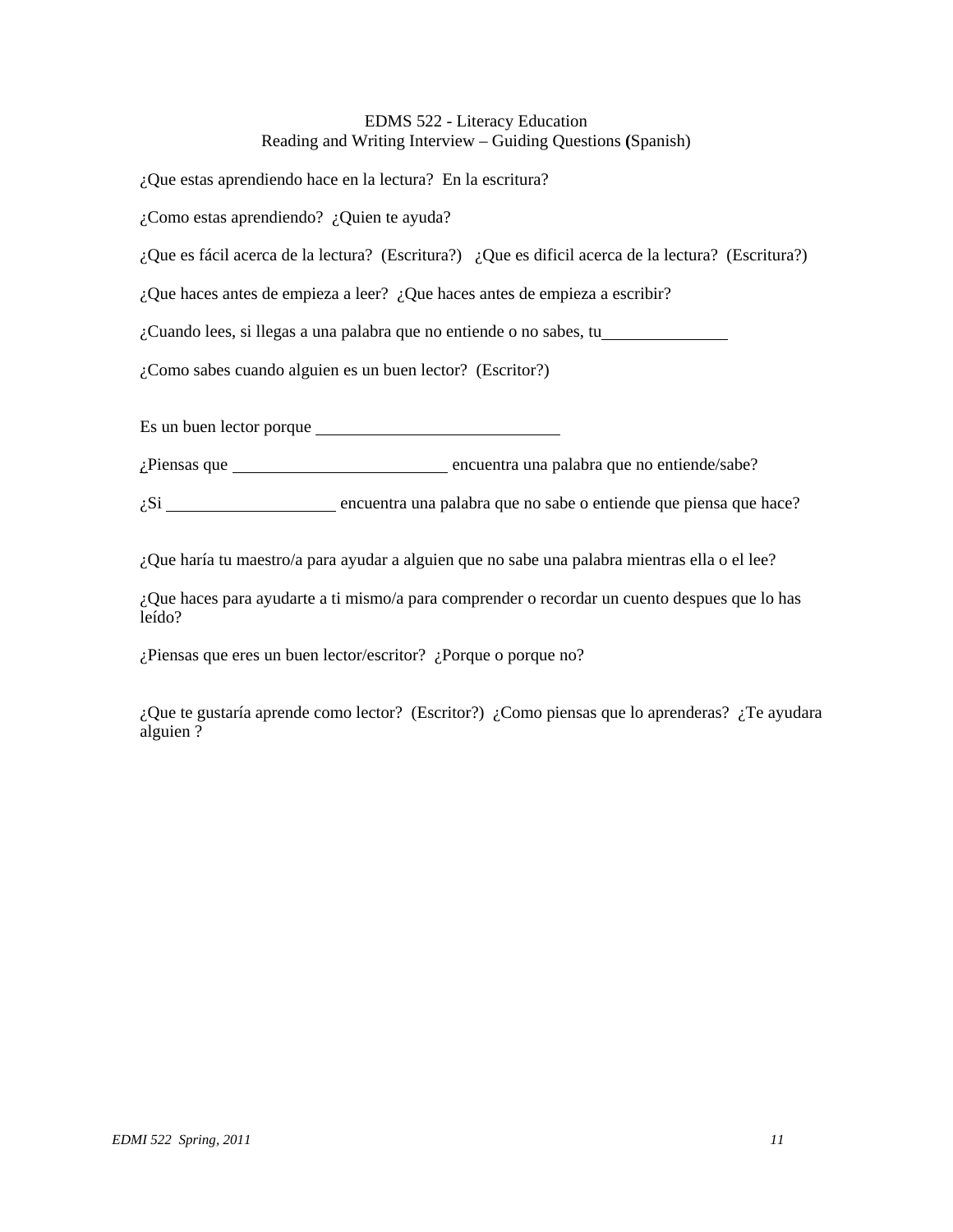

*Laurie Stowell, Ph.D. Professor of Education Director, San Marcos Writing Project California State University San Marcos San Marcos, California 92096-0001 USA Tel: 760-750-4286 Fax: 760-750-3352 Email: lstowell@csusm.edu* 

January 19, 2011 Dear Teachers

A very important literacy component of the credential program is understanding reading and writing processes. Credential students are asked to take a very close look at one student, assess their reading and writing and make recommendations to improve them. From the assessment and observations, credential students develop an instructional plan to assist that student in building on his or her strengths and work on his or her needs. The data gathering should take approximately three or four half hour sessions with the student. This assignment is important for their preparation as future teachers and also important to prepare them to pass the Reading Instructional Competence Assessment (RICA), which must be passed to receive a credential. Here is what the credential students are asked to do for this assignment:

- 1. Select a student at your site who is experiencing difficulties with reading. Discuss possible times for giving the assessments. You will need to obtain written parental permission to work with this student
- 2. Interview the student. Interview formats can be found in the case study packet. Record the answers on tape (optional). Write up the responses as part of the project.
- 3. Ask the student for a sample of his or her writing from class work. Make a copy.
- 4. Administer Johns' Word Test (form A). Start at 2 to 3 grade levels below the student's grade level placement.
- 5. Administer John's reading passages. Identify the student's independent, instructional and frustration levels using the reading passages in the Basic Reading Inventory. Ask the student to retell the story, and ask the comprehension questions as listed in the John's. Audiotape the student's responses (optional).
- 6. Develop an Instructional Plan based on the student's strengths and needs.

You can see a more detailed description of what needs to be done in my syllabus at http://www.csusm.edu/coe/Syllabus/syllabus.html (look for EDMS 522). Any assistance you can give the students in accomplishing this important work will be appreciated.

Thank you, Laurie Stowell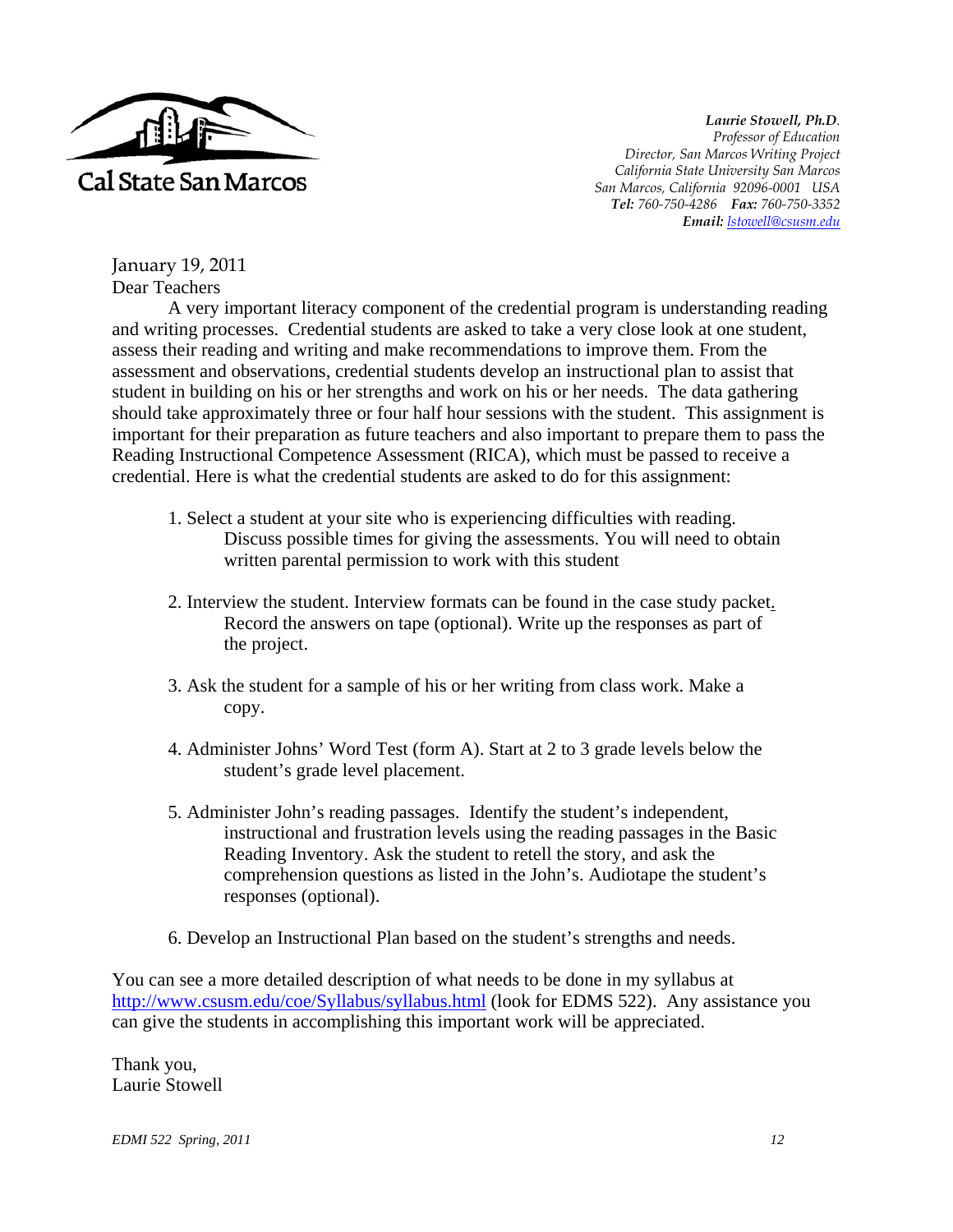Case study score sheet for

- 1. \_\_\_\_\_\_\_\_\_(5pts.)\_ Learning about your student: This section includes the students age, grade level, interests, ethnic and linguistic background, etc. It includes the results of your interview with the student. Summarize the interview and include the original responses in an appendix.
- 3. \_\_\_\_\_\_\_\_\_\_\_\_\_ (15 pts.)Reading assessment: Summarize the information gained from the Informal Reading Inventory (the word lists, passages, miscues, retells, and comprehension questions) and include the original data in an appendix.

There should be a chart with independent, instructional and frustration reading levels that is easy to find and correct

- 9. \_\_\_\_\_\_\_\_\_Writing assessment: Use a Writing Survey about attitudes toward writing. Summarize the writing interview. Obtain a writing sample from the student. Summarize the student's strengths and areas of improvement in writing.
- 10. \_\_\_\_\_\_(15 pts.)\_Recommendations: based on the information you have gathered about the student, discuss his or her strengths (very important - what can he or she do) and weaknesses: what does this student need to work on.
- 11. (20 pts.) Instructional Plan: Design an instructional plan for your student. You are the teacher. Make specific instructional recommendations for how a teacher could work with this student in the future. You might also make recommendations for the student and parents: what can the student do on his or her own that is not dependent on the teacher. Knowing what you know about your student as a result of assessment, what areas would an appropriate instructional plan focus on? Why? Refer to the standards in the reading/language Arts Framework for CA Public Schools for your child's grade level to guide you as you design the intervention plan. Also refer to specific strategies the student needs to work on.
- 12. \_\_\_\_\_\_\_\_\_\_\_(5pts.)Reflection: Based on your classroom observations of reading and writing as well as on what you learned in the assessment process and intervention process, what would you do differently or try differently? What other scaffolds or strategies would you use? How would you use them? What other interventions would you try? What would your next steps in assessment be
- 13. (5pts.) Appendix: Include the reading and writing interviews, the John's forms, writing samples, and writing rubric.

 $\overline{\text{Total}}$  (65)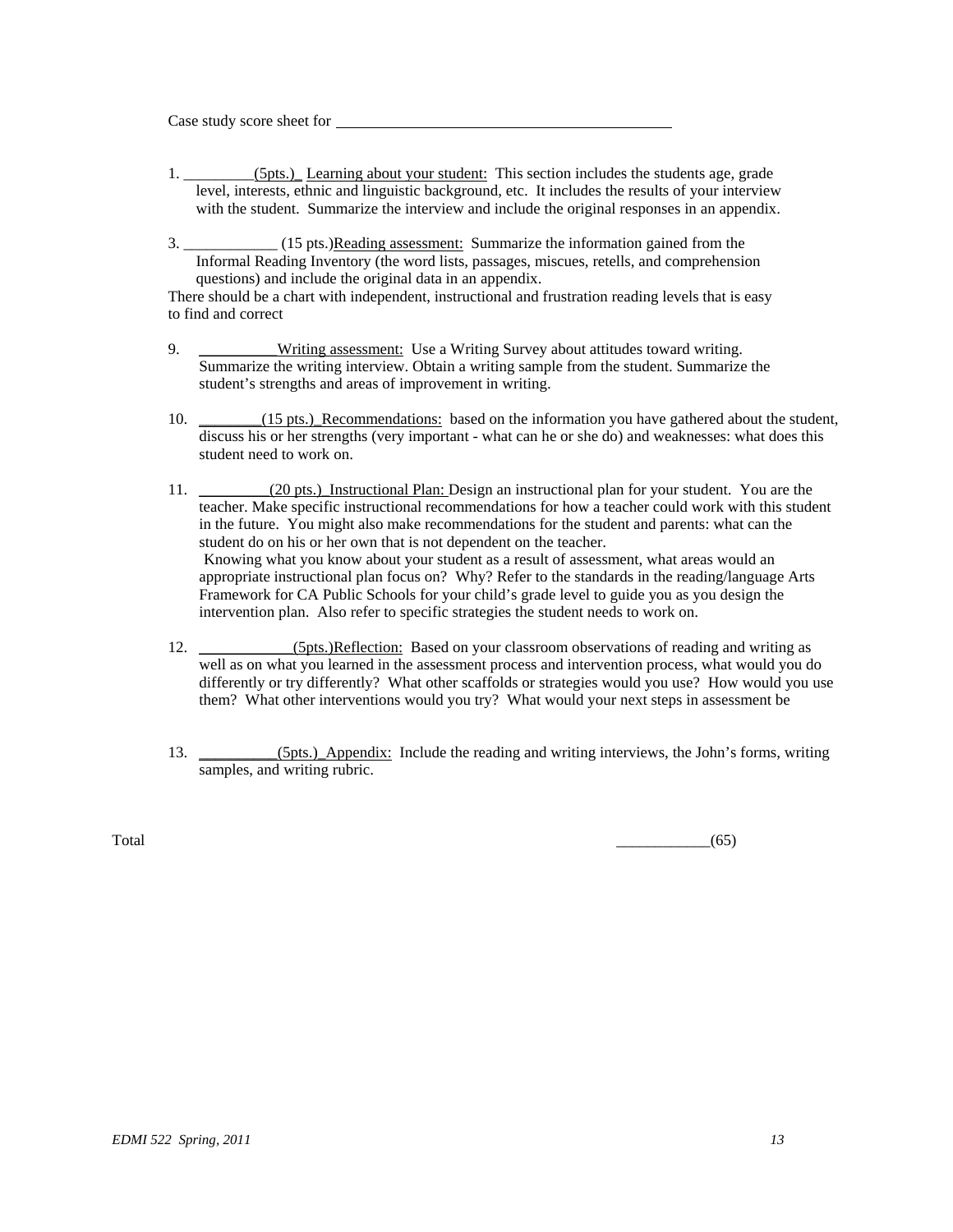#### **Grading:**

|                          | Points     | Due                          |
|--------------------------|------------|------------------------------|
| Reading reflections      | 35 points  | Each class                   |
| Case Study               | 65 points  | March 18                     |
| Writing reflection       | 20 points  | Draft Feb. 18, final Feb. 25 |
| Writing strategy lesson  | 20 points  | Sign up                      |
| Professional disposition | 10 points  |                              |
|                          |            |                              |
| Total                    | 150 points |                              |

**COE Attendance Policy:** Due to the dynamic and interactive nature of courses in the College of Education, all students are expected to attend all classes and participate actively. At a minimum, students must attend more than 80% of class time, or s/he may not receive a passing grade for the course at the discretion of the instructor. Individual instructors may adopt more stringent attendance requirements. Should the student have extenuating circumstances, s/he should contact the instructor as soon as possible**.** 

A good student is one who adheres to standards of dependability and promptness. If you miss more than two class sessions or are late (or leave early) for more than three sessions, you cannot receive an A. If you miss more than three class sessions you cannot receive a B. Notification of absences does not allow students to assume they are automatically excused from class or making up missed class. Late assignments will be penalized by a 5% deduction in points for each weekday late. After two weeks, late assignments will be given a zero. If you have extraordinary circumstances in your life that will impact your assignments, please let me know. I want you to be able to stay in school and succeed. If you have any questions or concerns, please feel free to come in and speak with me about them.

#### **RICA Resource Notebook:**

#### **This is not for a grade but rather for you to use as a resource for organizing your materials and study for the RICA exam.**

The Notebook will be organized around the 13 RICA Content Areas (see the RICA Registration Bulletin, p.39-45)

Each section of the notebook could contain the following:

- $\bullet$  A RICA analysis sheet including: (a) what this content area(s) is about (Put it in your own words  $-2$  to 4 sentences), (b) 2 ways of assessing this content area (include rationale); and (c) 1 way of teaching it (description and accommodations). Describe the teaching strategy and explain how it supports reading, writing and/or language arts development.
- An lesson observation form
- A technology-rich assignment that enhances your teaching and student learning
- Lesson plans, articles, and any other resources collected within class or student teaching that would be helpful.

For the first semester we will need to complete the following content areas:

- Section 1 Conducting ongoing assessment of reading development
- Section 2: Planning, Organizing, and Managing Reading Instruction
- Section 3: Phonemic Awareness
- Section 4: Concepts About Print
- Section 5: Systematic, Explicit Phonics and Other Word Identification Strategies
- Section 6: Spelling Instruction
- Section 7: Reading Comprehension Narrative
- Section12: Vocabulary Development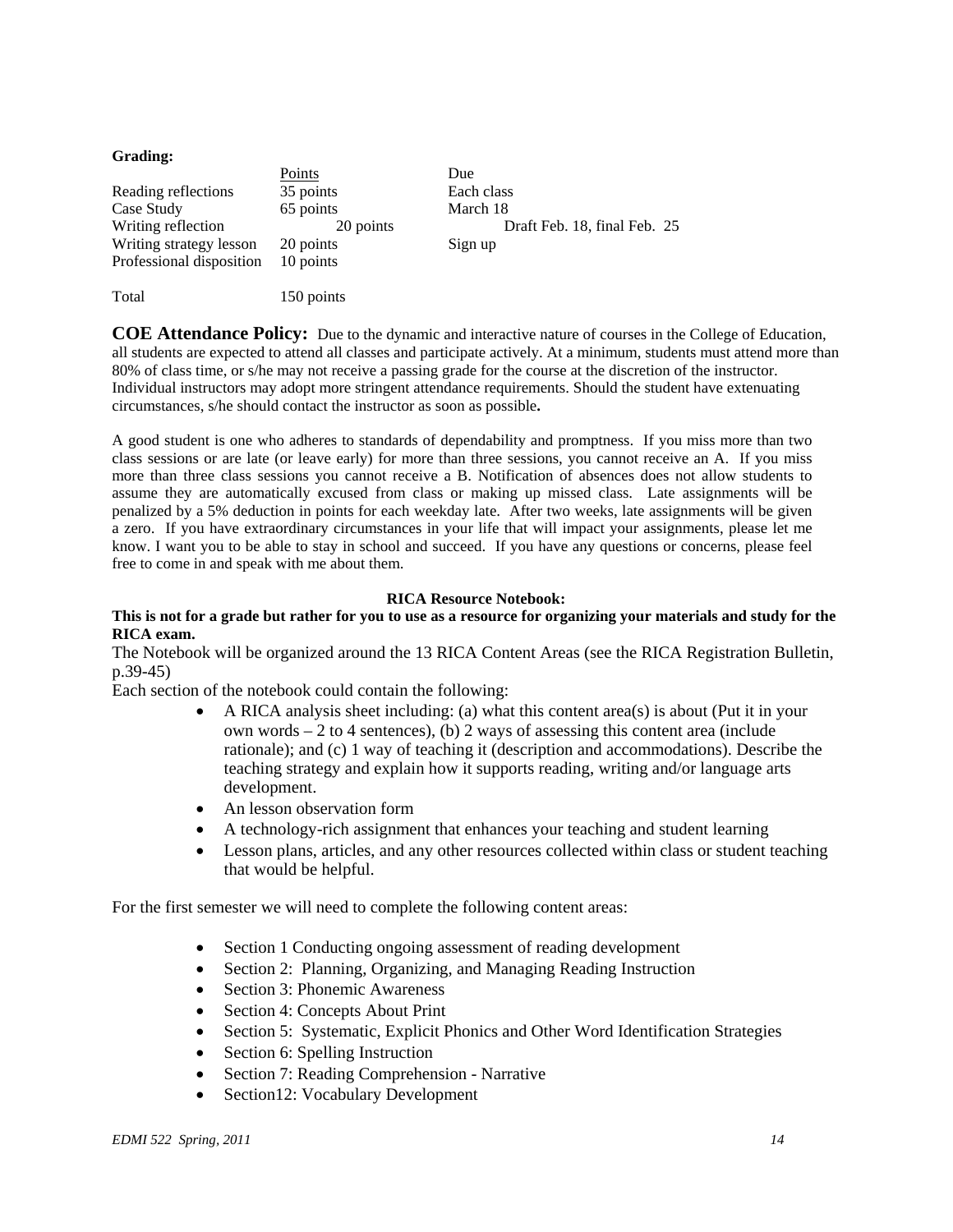- Section 13: Structure of the English Language
- Section 14 Special Needs/accommodating all learners

For the second semester we need to complete these areas:

Section 8: Content area literacy Section 9: Independent reading Section 10:Literary response and analysis Section 11: Relationship among reading, writing and oral language Section 14: Special Needs/accommodating all learners Section 15: Writing

You can choose how to organize this information in your notebook. You may include course assignments (lesson plan,, classroom observations, choice project, etc.), course handouts and materials from your classroom/school site, examples of lesson plans and student work, information from internet sources or professional journals. You may want to include strategies you will use to teach these content areas. You may even include pictures of students learning a specific strategy as well as your reflection on what was happening, why it worked or didn't work and why that was. You may include one (or more) successful activities that you used in the classroom (must be related to language arts instruction).

The resource notebook will contain samples of your learning and understanding, and examples of your work that demonstrate that you are ready to instruct children in reading, writing, listening and speaking. Feel free to use a variety of graphic and written presentations, as best suits your learning style, in order to show your learning and understanding. Use a three-ring binder to organize your materials. Work with a friend so you can exchange ideas.

As you learn about assessment, phonemic awareness, the use of phonics, comprehension strategies and other components crucial to effective literacy instruction, compiling your resource notebook will help you prepare and review the content areas assessed by the RICA test. More importantly, it will serve as a resource for you in the future, and may be used for job interviews to illustrate your knowledge and experiences.

Note: Besides the course readings, Dr. Alice Quiocho's web site can also serve as a resource. The address is: http://www.csusm.edu/Quiocho. Click on "testing help." Each section of the notebook could contain the following:

- A RICA analysis sheet including:
- (a) what this content area(s) is about (Put it in your own words  $-2$  to 4 sentences),
- (b) 2 ways of assessing this content area (include rationale), and

 minimum. (c) 1 way of teaching it (description and accommodations). Describe the teaching strategy and explain how it supports reading, writing and/or language arts development. Include description of 3 accommodations

- An observation form (except for section 1).
- A technology-rich assignment that enhances your teaching and student learning.
- Lesson plans, articles, and any other resources collected within class or student teaching that would be helpful.

## Example 1

# **California Reading Initiative Reading/ Language Arts Components Grid**

| Component | <b>How to Assess</b> | <b>How to Teach It</b> | <b>Accommodations</b> |
|-----------|----------------------|------------------------|-----------------------|
|           | (include rationale)  | (Strategies)           | (at least 3)          |
|           |                      |                        |                       |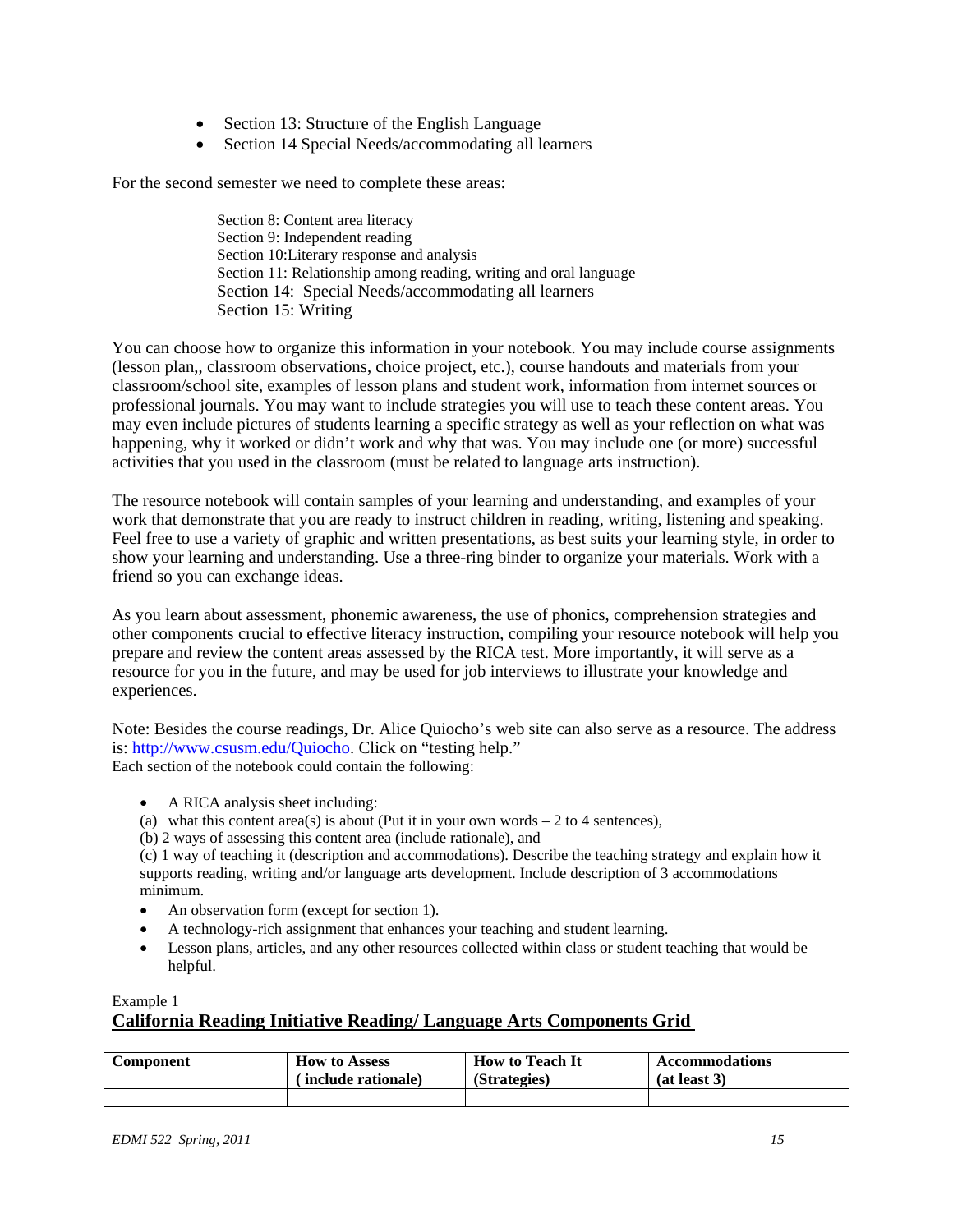Example 2 RICA Analysis Sheet

| Component             | <b>How to Assess</b>                                                                                                                                                                                                                                                                                                                                                                                                                                                                                                                                                                 | How to Teach it                                                                                                                                                                                                                                                                                                                                                                                                                                                                                                                                                                                                                                                               | <b>Accommodations</b>                                                                                                                                                                                                                                                                                                                                                                                                                                                                                                                                                                                                                                                                                                                                                                                                                                                                                                                                                                                                                                                                 |
|-----------------------|--------------------------------------------------------------------------------------------------------------------------------------------------------------------------------------------------------------------------------------------------------------------------------------------------------------------------------------------------------------------------------------------------------------------------------------------------------------------------------------------------------------------------------------------------------------------------------------|-------------------------------------------------------------------------------------------------------------------------------------------------------------------------------------------------------------------------------------------------------------------------------------------------------------------------------------------------------------------------------------------------------------------------------------------------------------------------------------------------------------------------------------------------------------------------------------------------------------------------------------------------------------------------------|---------------------------------------------------------------------------------------------------------------------------------------------------------------------------------------------------------------------------------------------------------------------------------------------------------------------------------------------------------------------------------------------------------------------------------------------------------------------------------------------------------------------------------------------------------------------------------------------------------------------------------------------------------------------------------------------------------------------------------------------------------------------------------------------------------------------------------------------------------------------------------------------------------------------------------------------------------------------------------------------------------------------------------------------------------------------------------------|
|                       |                                                                                                                                                                                                                                                                                                                                                                                                                                                                                                                                                                                      | (Strategies)                                                                                                                                                                                                                                                                                                                                                                                                                                                                                                                                                                                                                                                                  |                                                                                                                                                                                                                                                                                                                                                                                                                                                                                                                                                                                                                                                                                                                                                                                                                                                                                                                                                                                                                                                                                       |
| Phonemic<br>Awareness | Phonemic awareness is<br>assessed by finding out whether<br>or not the student is capable of<br>manipulating the language. For<br>example;<br>I would ask a student to<br>pick out the first sound or<br>last sound of a word,<br>I would ask the student to<br>$\bullet$<br>identify, pronounce and<br>blend sounds or a segment<br>of a word,<br>I would ask students to<br>$\bullet$<br>identify sentences, words,<br>or sounds to see if they are<br>aware of the structure of a<br>sentence.<br><b>Assessment Tools</b><br>1.) The Yopp-Singer Test of<br>Phonemic Segmentation | These are strategies that can<br>be used to teach ELL and<br>non-ELL students phonetic<br>awareness,<br>Involve students in<br>$\bullet$<br>poetry, rhymes and<br>songs of all types,<br>Use a chant to clap<br>$\bullet$<br>syllables in students'<br>names,<br>Sort known objects or<br>$\bullet$<br>pictures into groups of<br>similar sounds (Realia<br>Cans),<br>Play a guessing game<br>$\bullet$<br>using picture cards and<br>help the children to put<br>together blends to make<br>their guess,<br>Sing songs that allow<br>$\bullet$<br>children to replace<br>sounds with other<br>sounds, even to make<br>nonsense words,<br>Read to your students.<br>$\bullet$ | For children with special<br>needs I would use these<br>strategies,<br>Specific skills<br>$\bullet$<br>instruction alongside a<br>basal reading<br>program-This means I<br>would ask students<br>what sounds they hear<br>in certain words or<br>what word would<br>make sense in an<br>empty space within a<br>sentence. This strategy<br>would allow me to<br>assess my student's<br>progress,<br>Great children's<br>$\bullet$<br>literature books<br>including, nursery<br>rhymes, alliterative<br>books, picture books,<br>rhyming books,<br>repetitive pattern<br>books, Dr. Seuss<br>books, and alphabet<br>books with word-<br>picture formats,<br>Rhymes, chants, finger<br>$\bullet$<br>rhymes,<br>manipulatives, games,<br>role-playing,<br>Writing journals and<br>$\bullet$<br>quick writes<br>(encourage invented<br>spelling!),<br>Provide a print rich<br>environment including<br>the use of Word<br>Walls,<br>Rebus activities- this<br>$\bullet$<br>activity is when you<br>replace a noun in a<br>sentence with a picture<br>of the noun. The<br>student can then |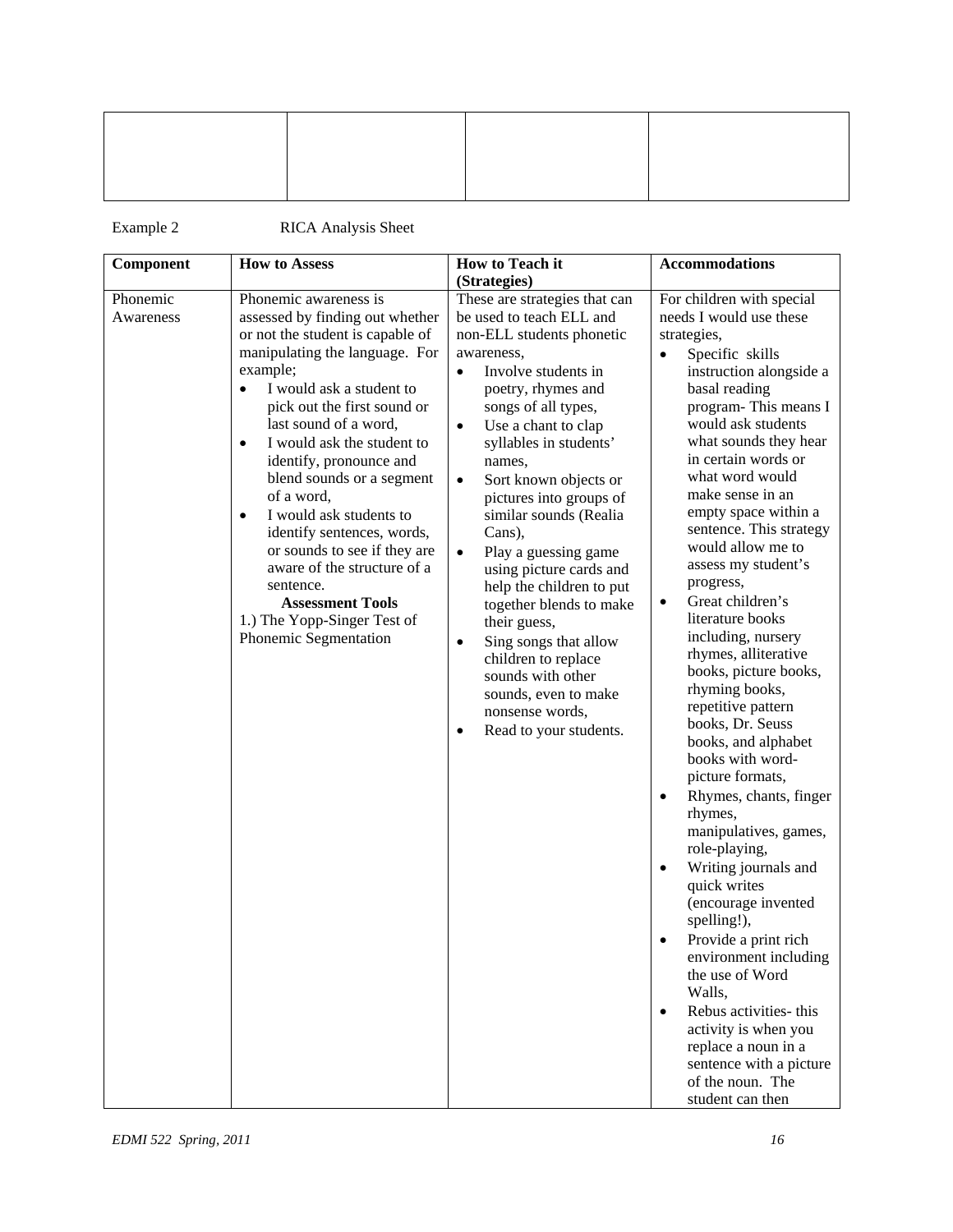|  |  | replace the picture   |
|--|--|-----------------------|
|  |  | with an invented      |
|  |  | spelling of the word. |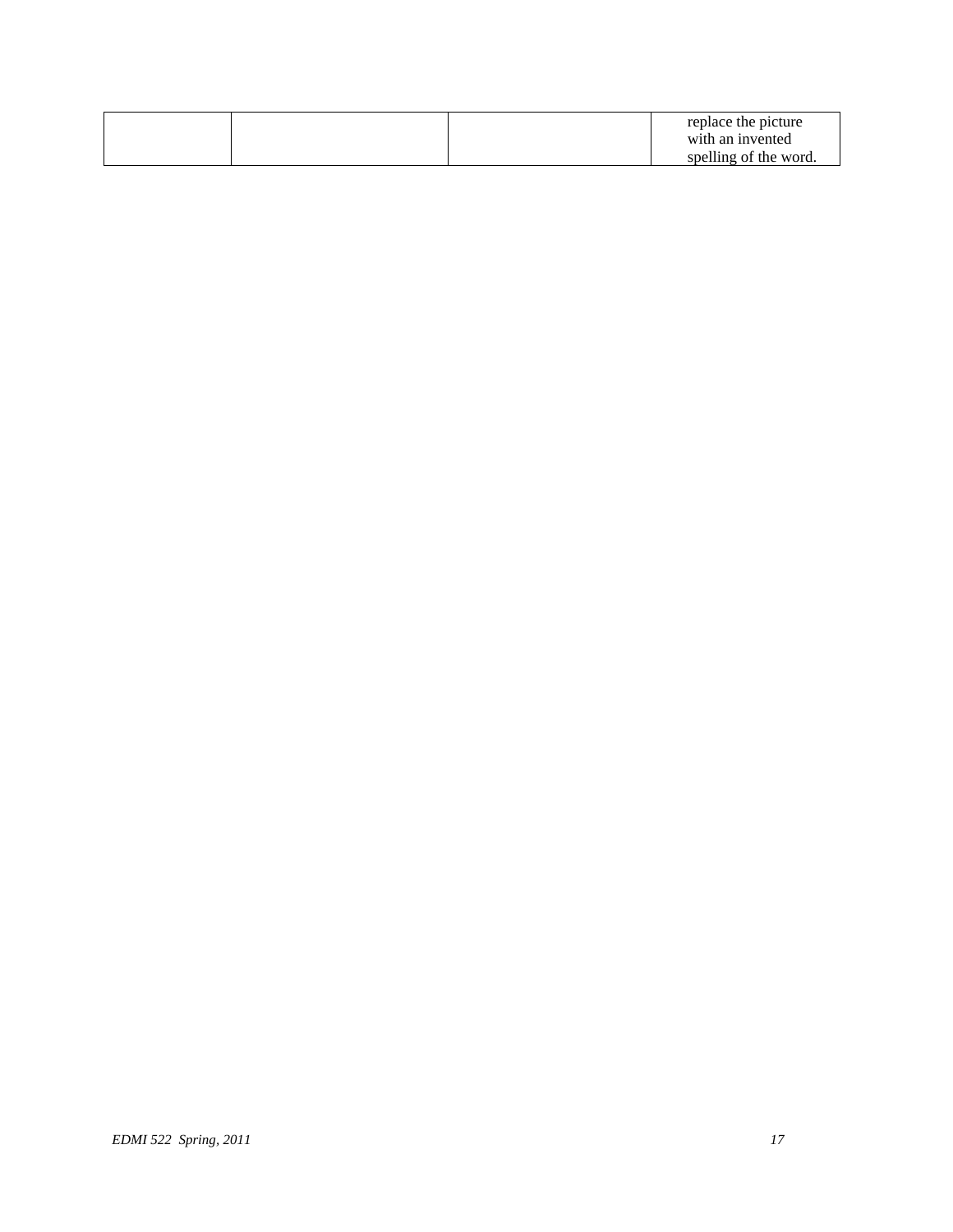| Date          | <b>Topic</b>                | <b>Readings</b>                               |
|---------------|-----------------------------|-----------------------------------------------|
| January 24 pm | Overview                    |                                               |
| January 26 pm | 6 traits and writing        | Strong, pgs. 130-141                          |
|               |                             | Course reader, pgs. 168-170                   |
| January 28 am | Assessment/case study       | Beers Chpt 3                                  |
|               | Miscue analysis             | Course reader, pgs. 149-157                   |
|               |                             | Bring Johns book                              |
| January 31 pm | Assessment/case study       | Beers Chpt. 3, 10                             |
|               |                             | Johns chpt $1, 2, 3$                          |
|               |                             | Bring Johns book                              |
| Feb. 4 am     | Writing workshop            | Strong chapts. 1, 2, 7                        |
| Feb. 4 pm     | Teaching writing            | Strong, chpts. 3, 5                           |
|               |                             | Saddler, "But teacher" p. 260                 |
|               |                             | Teitelbaum, D. "Why is the sky                |
|               |                             | blue? Using children's questions              |
|               |                             | to motivate research" p. 288                  |
| Feb. 7 pm     | Comprehension and prior     | Beers Chpts 1.2, 6                            |
|               | knowledge                   | article in reader:                            |
|               |                             | Lenters, "Resistance, struggle and            |
|               |                             | the adolescent reader."                       |
| February 9 am | Comprehension               | Beers Chpts. 4, 5                             |
|               | Vocabulary                  | Articles in reader:                           |
|               |                             | Nilsen and Nilsen, "Latin                     |
|               |                             | revived: Source-based vocabulary              |
|               |                             | lessons courtesy of Harry Potter".            |
|               |                             | Graves, "Vocabulary instruction               |
|               |                             | in the middle grades"; . P.217                |
| Feb. 14 pm    | Lit/comp/struggling readers | Beers Chpts. 7, 11, 14, 15                    |
|               |                             | Course reader p. 197                          |
|               |                             | Course reader, p. 158                         |
|               |                             | Christensen, "Beyond                          |
|               |                             | anthologies: Why teacher choice               |
|               |                             | and judgment matter" p. 282                   |
|               |                             | Jacobson, Lapp & Flood, "A                    |
|               |                             | seven-step instructional plan for             |
|               |                             | teaching English language<br>learners" p. 227 |
|               |                             | Williams, "Metamorphosis hurts:               |
|               |                             | Resistant students" p.242                     |
| Feb. 18 am    | Writing workshop            | Strong, chpts. 4, 6                           |
|               | Writing and technology      | Course reader p. 141, 168-170,                |
|               |                             | 267-272                                       |
|               |                             | Sweeny, "Writing for the instant              |
|               |                             | messaging and text messaging                  |
|               |                             | generation: Using new literacies              |
|               |                             | to support writing instruction"               |
|               |                             | (moodle)                                      |
|               |                             | <b>Bring draft of writing piece</b>           |
| Feb. 18 pm    | Teaching writing            | HIggens, et al, "Teaching to the              |
|               | Teaching writing across     | testnot!" p. 248                              |
|               | curriculum                  | Rief, Writing $-$ that's the real             |
|               |                             | test". P. 258                                 |
| Feb. 21 pm    | Content reading and writing | Beers Chpt. 9                                 |
|               |                             | Fisher & Frey, chpt. 1                        |
|               |                             | Strong chpts. 9, 10                           |